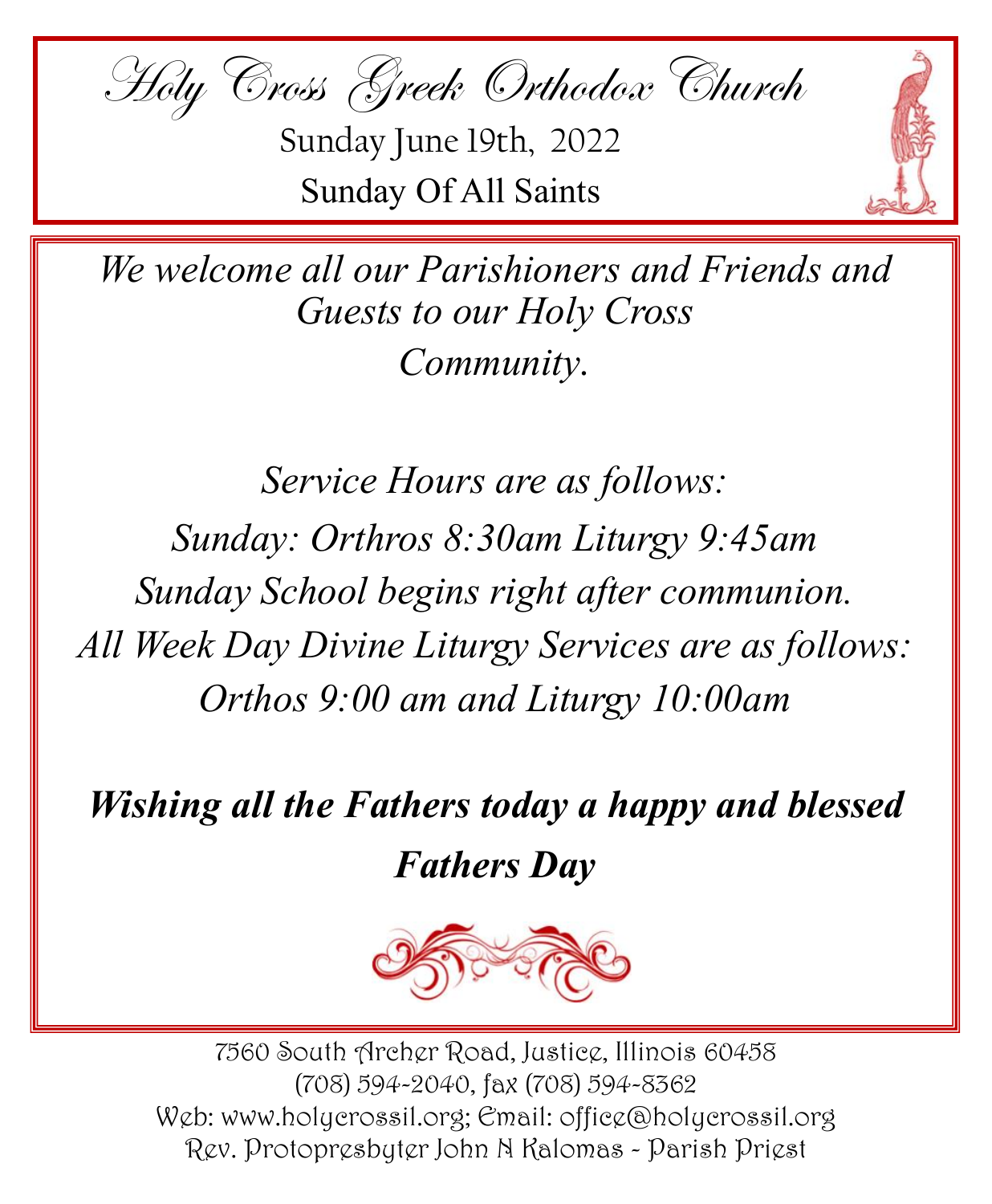ΑΠΟΣΤΟΛΟΣ ΤΗΣ ΗΜΕΡΑΣ

EPISTLE READING FOR THE DAY

ΕΥΑΓΓΕΛΙΟΝ ΤΗΣ ΗΜΕΡΑΣ

#### *Εβρ 11:33-40; 12:1-2 Heb. 11:33-40; 12:1-2 Ματ ιʹ 32-33, 37-38, ιθʹ 27-30*

*Ἀδελφοί, οἱ Ἅγιοι πάντες διὰ πίστεως κατηγωνίσαντο βασιλείας, εἰργάσαντο δικαιοσύνην, ἐπέτυχον ἐπαγγελιῶν, ἔφραξαν στόματα λεόντων, ἔσβεσαν δύναμιν πυρός, ἔφυγον στόματα μαχαίρας, ἐνεδυναμώθησαν ἀπὸ ἀσθενείας, ἐγενήθησαν ἰσχυροὶ ἐν πολέμῳ, παρεμβολὰς ἔκλιναν ἀλλοτρίων· ἔλαβον γυναῖκες ἐξ ἀναστάσεως τοὺς νεκροὺς αὐτῶν· ἄλλοι δὲ ἐτυμπανίσθησαν, οὐ προσδεξάμενοι τὴν ἀπολύτρωσιν, ἵνα Κρείττονος ἀναστάσεως τύχωσιν· ἕτεροι δὲ ἐμπαιγμῶν καὶ μαστίγων πεῖραν ἔλαβον, ἔτι δὲ δεσμῶν καὶ φυλακῆς· ἐλιθάσθησαν, ἐπρίσθησαν, ἐπειράσθησαν, ἐν φόνῳ μαχαίρας ἀπέθανον, περιῆλθον ἐν μηλωταῖς, ἐν αἰγείοις δέρμασιν, ὑστερούμενοι, θλιβόμενοι, κακουχούμενοι, ὧν οὐκ ἦν ἄξιος ὁ κόσμος, ἐν ἐρημίαις πλανώμενοι καὶ ὄρεσι καὶ σπηλαίοις καὶ ταῖς ὀπαῖς τῆς γῆς. Καὶ οὗτοι πάντες μαρτυρηθέντες διὰ τῆς πίστεως οὐκ ἐκομίσαντο τὴν ἐπαγγελίαν, τοῦ Θεοῦ περὶ ἡμῶν κρεῖττόν τι προβλεψαμένου, ἵνα μὴ χωρὶς ἡμῶν τελειωθῶσι. Τοιγαροῦν καὶ ἡμεῖς, τοσοῦτον ἔχοντες περικείμενον ἡμῖν νέφος μαρτύρων, ὄγκον ἀποθέμενοι πάντα καὶ τὴν εὐπερίστατον ἁμαρτίαν, δι' ὑπομονῆς τρέχωμεν τὸν προκείμενον ἡμῖν ἀγῶνα, ἀφορῶντες εἰς τὸν τῆς πίστεως ἀρχηγὸν καὶ τελειωτὴν Ἰησοῦν.* 

*Brethren, all the saints through faith conquered kingdoms, enforced justice, received promises, stopped the mouths of lions, quenched raging fire, escaped the edge of the sword, won strength out of weakness, became mighty in war, put foreign armies to flight. Women received their dead by resurrection. Some were tortured, refusing to accept release, that they might rise again to a better life. Others suffered mocking and scourging, and even chains and imprisonment. They were stoned, they were sawn in two, they were tempted, they were killed with the sword; they went about in skins of sheep and goats, destitute, afflicted, illtreated - of whom the world was not worthy - wandering over deserts and mountains and in dens and caves of the earth. And all these, though well attested by their faith, did not receive what was promised, since God had foreseen something better for us, that apart from us they should not be made perfect. Therefore, since we are surrounded by so great a cloud of witnesses, let us also lay aside every weight, and sin which clings so closely, and let us run with perseverance the race that is set before us, looking to Jesus the pioneer and perfection of our faith.*

*Επεν ὁ Κύριος τοῖς ἑαυτοῦ Μαθηταῖς· Πᾶς ὅστις ὁμολογήἶσει ἐν ἐμοὶ ἔμπροσθεν τῶν ἀνθρώπων, ὁμολογήσω κἀγὼ ἐν αὐτῷ ἔμπροσθεν τοῦ πατρός μου τοῦ ἐν οὐρανοῖς· ὅστις δ' ἂν ἀρνήσηταί με ἔμπροσθεν τῶν ἀνθρώπων, ἀρνήσομαι αὐτὸν κἀγὼ ἔμπροσθεν τοῦ πατρός μου τοῦ ἐν οὐρανοῖς. Ὁ φιλῶν πατέρα ἢ μητέρα ὑπὲρ ἐμὲ οὐκ ἔστι μου ἄξιος· καὶ ὁ φιλῶν υἱὸν ἢ θυγατέρα ὑπὲρ ἐμὲ οὐκ ἔστι μου ἄξιος· καὶ ὃς οὐ λαμβάνει τὸν σταυρὸν αὐτοῦ καὶ ἀκολουθεῖ ὀπίσω μου, οὐκ ἔστι μου ἄξιος. Ἀποκριθεὶς δὲ ὁ Πέτρος εἶπεν αὐτῷ· Ἰδοὺ ἡμεῖς ἀφήκαμεν πάντα καὶ ἠκολουθήσαμέν σοι· τί ἄρα ἔσται ἡμῖν; ὁ δὲ Ἰησοῦς εἶπεν αὐτοῖς· Ἀμὴν λέγω ὑμῖν ὅτι ὑμεῖς οἱ ἀκολουθήσαντές μοι, ἐν τῇ παλιγγενεσίᾳ, ὅταν καθίσῃ ὁ υἱὸς τοῦ ἀνθρώπου ἐπὶ θρόνου δόξης αὐτοῦ, καθίσεσθε καὶ ὑμεῖς ἐπὶ δώδεκα θρόνους κρίνοντες τὰς δώδεκα φυλὰς τοῦ Ἰσραήλ. καὶ πᾶς ὅς ἀφῆκεν οἰκίας ἢ ἀδελφοὺς ἢ ἀδελφὰς ἢ πατέρα ἢ μητέρα ἢ γυναίκα ἢ τέκνα ἢ ἀγροὺς ἕνεκεν τοῦ ὀνόματός μου, ἑκατονταπλασίονα λήψεται καὶ ζωὴν αἰώνιον κληρονομήσει. Πολλοὶ δὲ ἔσονται πρῶτοι ἔσχατοι καὶ ἔσχατοι πρῶτοι.* 

#### *Mt. 10:32-33; 37-38; 19:27-30*

*The Lord said to his disciples, "Every one who acknowledges me before men, I also will acknowledge before my Father who is in heaven; but whoever denies me before men, I also will deny him before my Father who is in heaven. He who loves father or mother more than me is not worthy of me; and he who loves son or daughter more than me is not worthy of me; and he who does not take his cross and follow me is not worthy of me." Then Peter said in reply, "Lo, we have left everything and followed you. What then shall we have?" Jesus said to them, "Truly, I say to you, in the new world, when the Son of man shall sit on his glorious throne, you who have followed me will also sit on twelve thrones, judging the twelve tribes of Israel. And every one who has left houses or brothers or sisters or father or mother or children or lands, for my name's sake, will receive a hundredfold, and inherit eternal life. But many that are first will be last, and the last first."*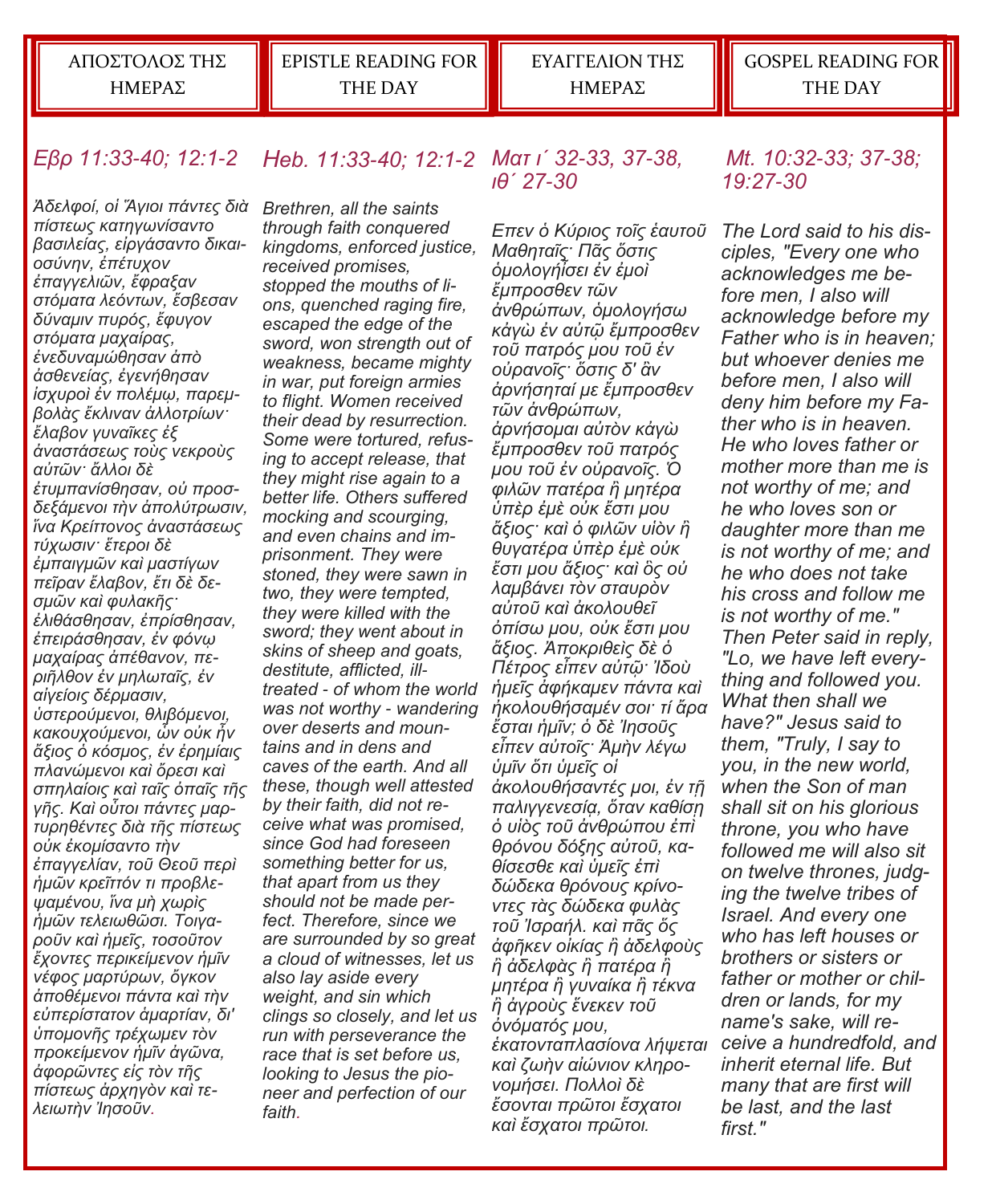# Jr. Olympics Sunday

**Sunday June 26th, we will be honoring our children who participated in this years Jr. Olympics over the Memorial Day Holiday.** 

**We thank all the coaches, the parents, and those individuals who tirelessly worked to make this event a success.** 

**Above all we thank all the children who participated. Whether you won a medal or didn't you made Holy Cross PROUD.**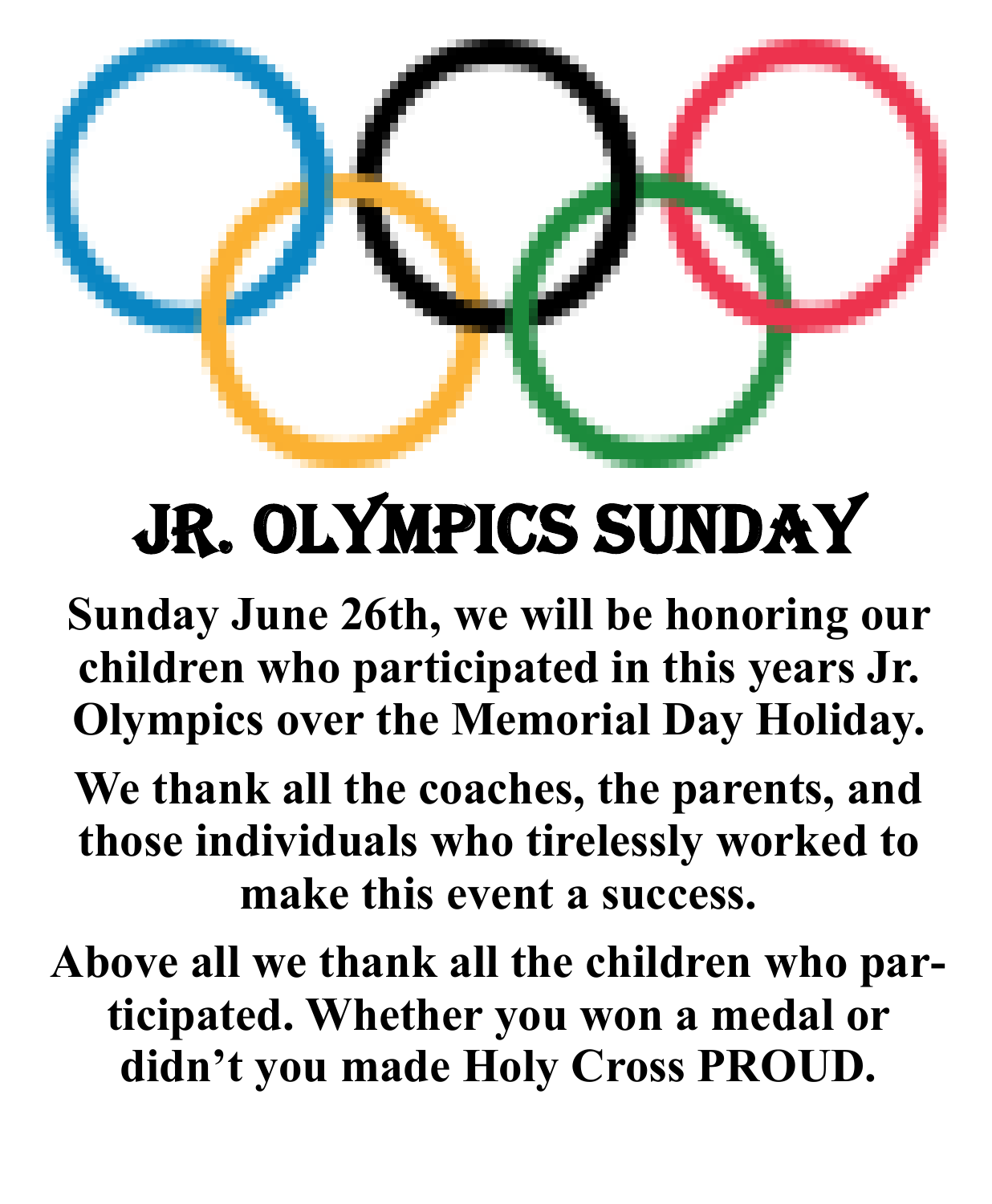## SACRAMENTS AND 40 DAY CHILD BLESSINGS

**No Sacraments**

# **SAVE THE DATE AND EVENTS**

*SATURDAYS Pre-Marriage Classes June 25, Aug 13, Sept 10, Nov 5.*

*JUNE 19th Honoring our Jr. Olympian Participants after church.*

*JUNE 24th, 25th, 26th, Annual Greek Food Fest*

*September 10th 1st day of Greek School*

*NOVEMBER 18th 2nd Annual BOXING EVENT*

*DECEMBER Annual Goya LOCK\_IN Date to be determined*

*JANUARY 20th-22nd 2023 Family Ski Retreat Lake Geneva*

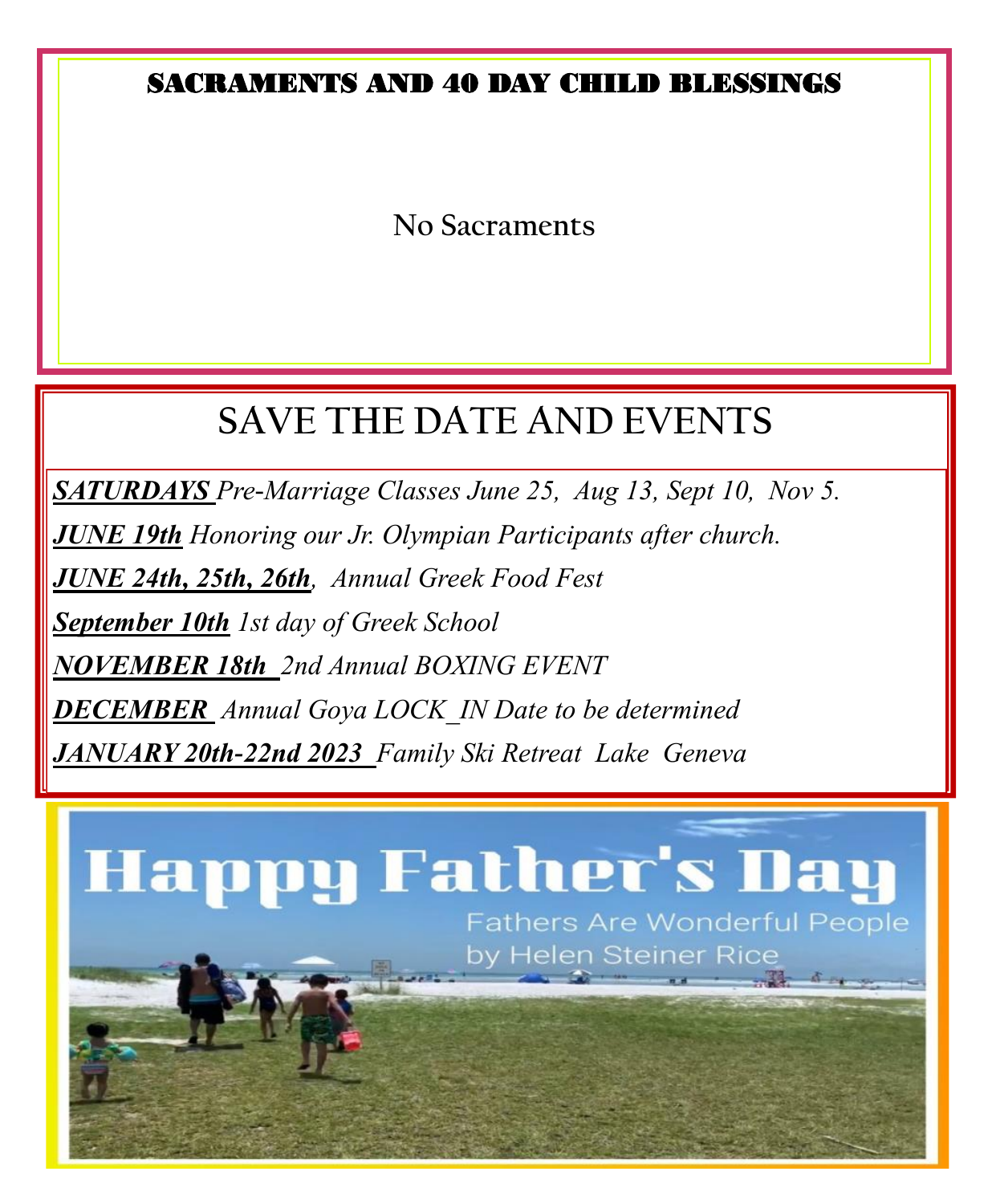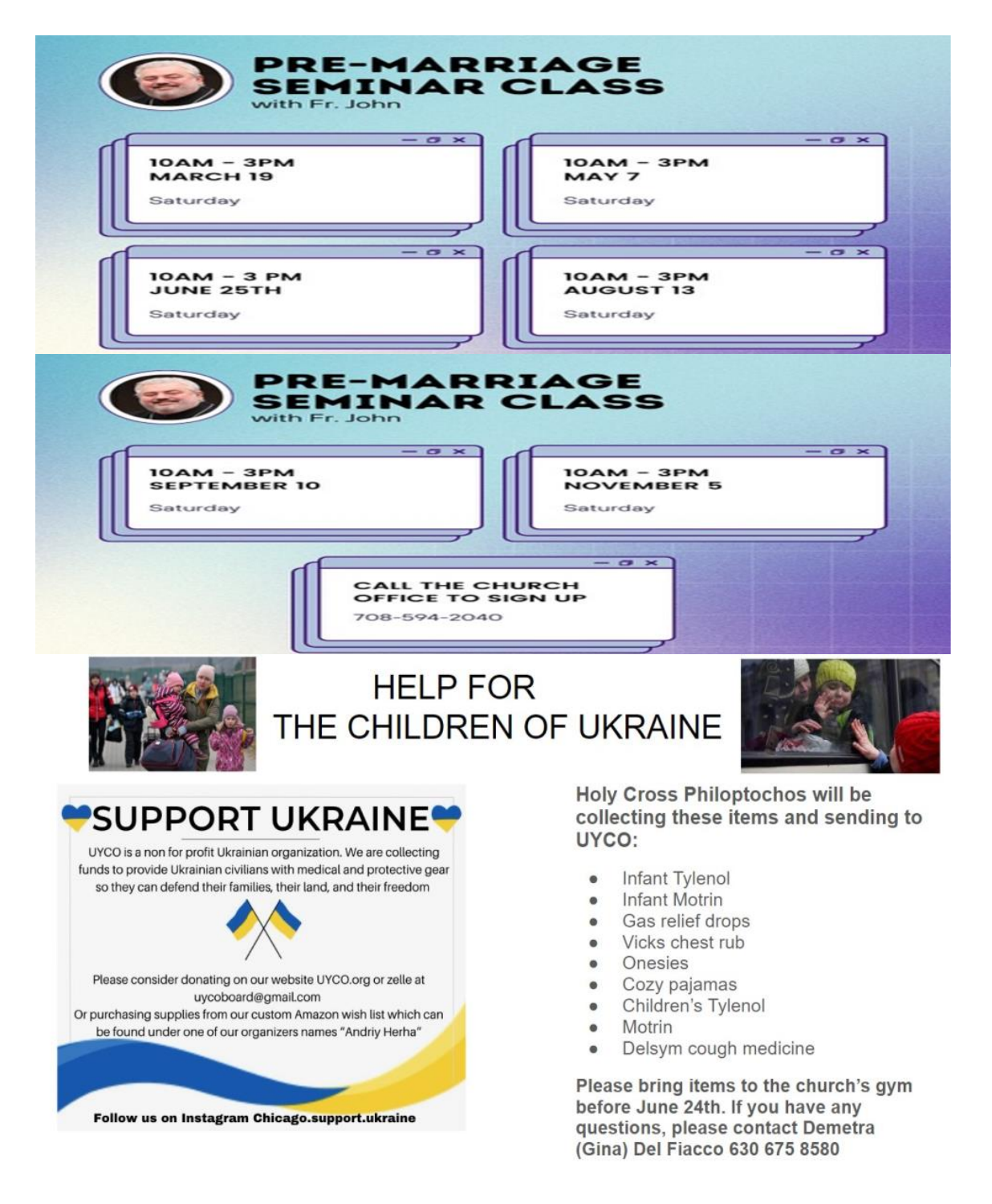#### ALTAR BOY SERVERS

Dear Parents. If you have children from the ages of 7 years and up please give us their names and give us their contact information in the office so we can create and altar boy list. Fr. John would like the altar boys to be in to serve between 9:30– 9:45 am.

Please sign your children up today.

#### STEWARDSHIP QUOTE

*With summer approaching so do our vacations. May God give you a safe and enjoyable vacation wherever you shall go. Just make sure you do not take a vacation from your Stewardship offerings. Remember God's house during the summer months. God Loves a cheerful giver.*

## *Congratulations to this year Graduats 2022*

*8th Grade, Eleni Anagnopoulos, Peter Fotos, Mia Kokalias,Tessie Koutsogiannis George Mastorakos, Fransine Melonides, Ellie Xinos, Niki Zervas*

*High School, Leah Alexander, Panagiotis Dalmares, Christo Dalmares, Georgia Katsoudas, John Koutsogiannis.*

*We will be honoring the Graduats on Sunday, June 26th*

## **MEMORIALS**

**Peter Pinos 3 Months, Right Pews 1, 2 Elaine Pinos 6 Months, Right Pews 1, 2**

**May their Memory be Eternal!**

**Today's coffee fellowship is being hosted by the Pinos families in Memory of their parents Eleni and Peter Pinos.** 



**Everyone is invited to our community hall to enjoy**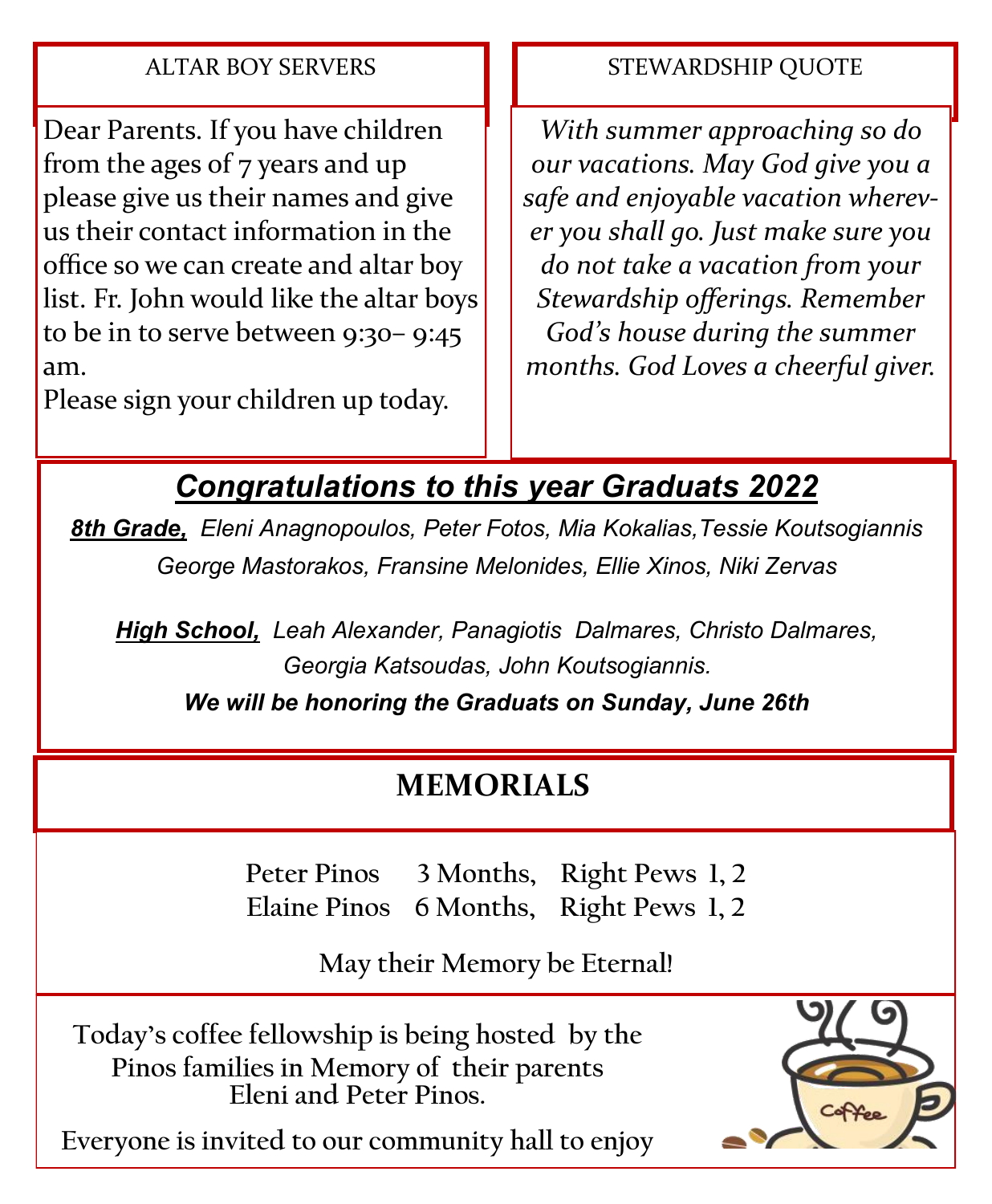### Holy Cross Church Greek Fest 2022 June 24th, 25th, 26th Raffle \$8,500 in prizes - Donation \$100 Please help sponsor this year's Greek Fest! These are the needed items:

| 100 cases Water                   | \$5/case     | $\Box$ 3 cont. Olives                                                                                                        | \$120/each |
|-----------------------------------|--------------|------------------------------------------------------------------------------------------------------------------------------|------------|
| 150 cases of Beer                 | \$35/case    | 5 box Lemon Juice \$35/each                                                                                                  |            |
| 6 cases Plates                    | \$50/case    | 115 cases Pork                                                                                                               | \$150/case |
| $\Box$ 5 cases Cups               | \$50/case    | $\Box$ 20 35lb Shortening                                                                                                    | \$50/each  |
| □ 8 cases Cutlery                 | \$25/case    | 10 50 lb bags Uncle Ben \$50/bag                                                                                             |            |
| $\Box$ 25 Gyro Cones              | $$125$ /cone | $105/10$ lb Ice                                                                                                              | \$35/pack  |
| 15 cases Pita                     | \$50/case    | $\Box$ 4 cases Walnuts                                                                                                       | \$100/case |
| 125 cases Chicken                 | \$125/case   | 550lb Five Roses Flour \$40/Bag                                                                                              |            |
| $\Box$ 8 cases Honey              | \$50/case    | 7 cases Unsalted Butter \$135/case                                                                                           |            |
| 120 cases French Fries \$30/case  |              | 1 2 4/1 gal Pepperoncini \$35/each                                                                                           |            |
| □ 10 cans Olive Oil               | \$25/each    | Please help offset our costs by donating<br>anything you can!                                                                |            |
| [] 6 cases Spanakopites \$60/case |              | If you plan to bring items, please call Tony<br>Alexander 708-204-6968.<br>Make checks payable to Holy Cross Church<br>Name: |            |
| [] 6 cases Tiropites \$60/case    |              | Phone:<br>Item:                                                                                                              |            |
| 10 buckets Feta \$125/each        |              | Amount of Check/Cash<br>Thank you for your Donations!!                                                                       |            |
|                                   |              |                                                                                                                              |            |